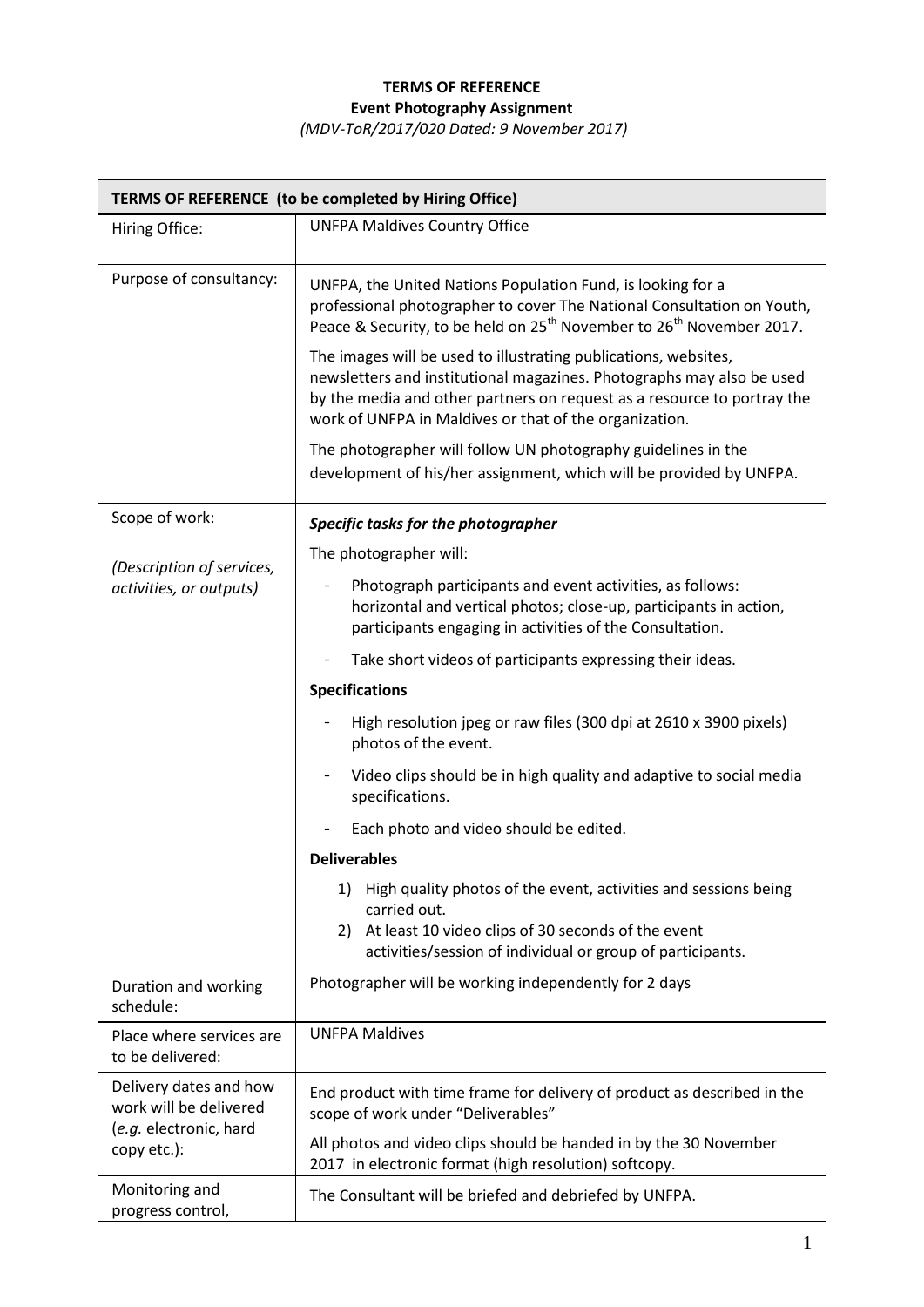| including reporting<br>requirements,<br>periodicity format and<br>deadline:                                                                         |                                                                                                                                                                                                                                                                                                                                                                                                                                                                                                                                                                                                                                                                                                                                                                                                |  |
|-----------------------------------------------------------------------------------------------------------------------------------------------------|------------------------------------------------------------------------------------------------------------------------------------------------------------------------------------------------------------------------------------------------------------------------------------------------------------------------------------------------------------------------------------------------------------------------------------------------------------------------------------------------------------------------------------------------------------------------------------------------------------------------------------------------------------------------------------------------------------------------------------------------------------------------------------------------|--|
| Supervisory<br>arrangements:                                                                                                                        | The consultancy will be managed by UNFPA and assigned parties.                                                                                                                                                                                                                                                                                                                                                                                                                                                                                                                                                                                                                                                                                                                                 |  |
| Expected travel:                                                                                                                                    | Within Male'                                                                                                                                                                                                                                                                                                                                                                                                                                                                                                                                                                                                                                                                                                                                                                                   |  |
| Required expertise,<br>qualifications and<br>competencies, including<br>language requirements:                                                      | <b>Qualifications</b><br>Consultant must have with prior experience in photographing<br>and taking video clips in similar projects/activities.<br>Consultant must use own photography/videography equipment<br>capable of delivering high resolution jpeg or raw files (300 dpi at<br>2610 x 3900 pixels).<br>Consultant must guarantee timely delivery of photographs.<br>Consultant with bilingual skills (English/Dhivehi) is preferred.<br><b>Behavioural Competencies:</b><br>Demonstrated ability to work in a multicultural environment<br>and establish harmonious and effective working relationships,<br>both within and outside the organization.<br>Proven leadership, teamwork, and interpersonal skills. Ability to<br>$\bullet$<br>work under limited timing would be an asset. |  |
| Inputs / services to be<br>provided by UNFPA or<br>implementing partner<br>(e.g support services,<br>office space,<br>equipment), if<br>applicable: | <b>Consultant:</b><br>Fulfil the stipulated in the contract and the ToR through review<br>of documents, email communications, and meetings<br>Maintain close contact by email with UNFPA<br>Communicate any complications regarding the assignment as<br>soon as possible<br><b>UNFPA Maldives:</b><br>Provide programme information to photographer to enable<br>him/her to understand the results required from the photo<br>assignment.<br>Provide guidelines on how to capture specific sensitive issues.<br>Provide standard consent forms                                                                                                                                                                                                                                                |  |
| Other relevant<br>information or special<br>conditions, if any:                                                                                     | <b>Copyright and Rights</b><br>UNFPA Maldives will have the right to use these photos in<br>perpetuity in print, web and on multimedia platforms and<br>upload in its global photo database. The photographer will be<br>able to use the photos with previous permission of UNFPA<br>Maldives.<br>UNFPA Maldives can provide the image(s) to other UN<br>organizations or the media at no cost, as is the practice.                                                                                                                                                                                                                                                                                                                                                                            |  |